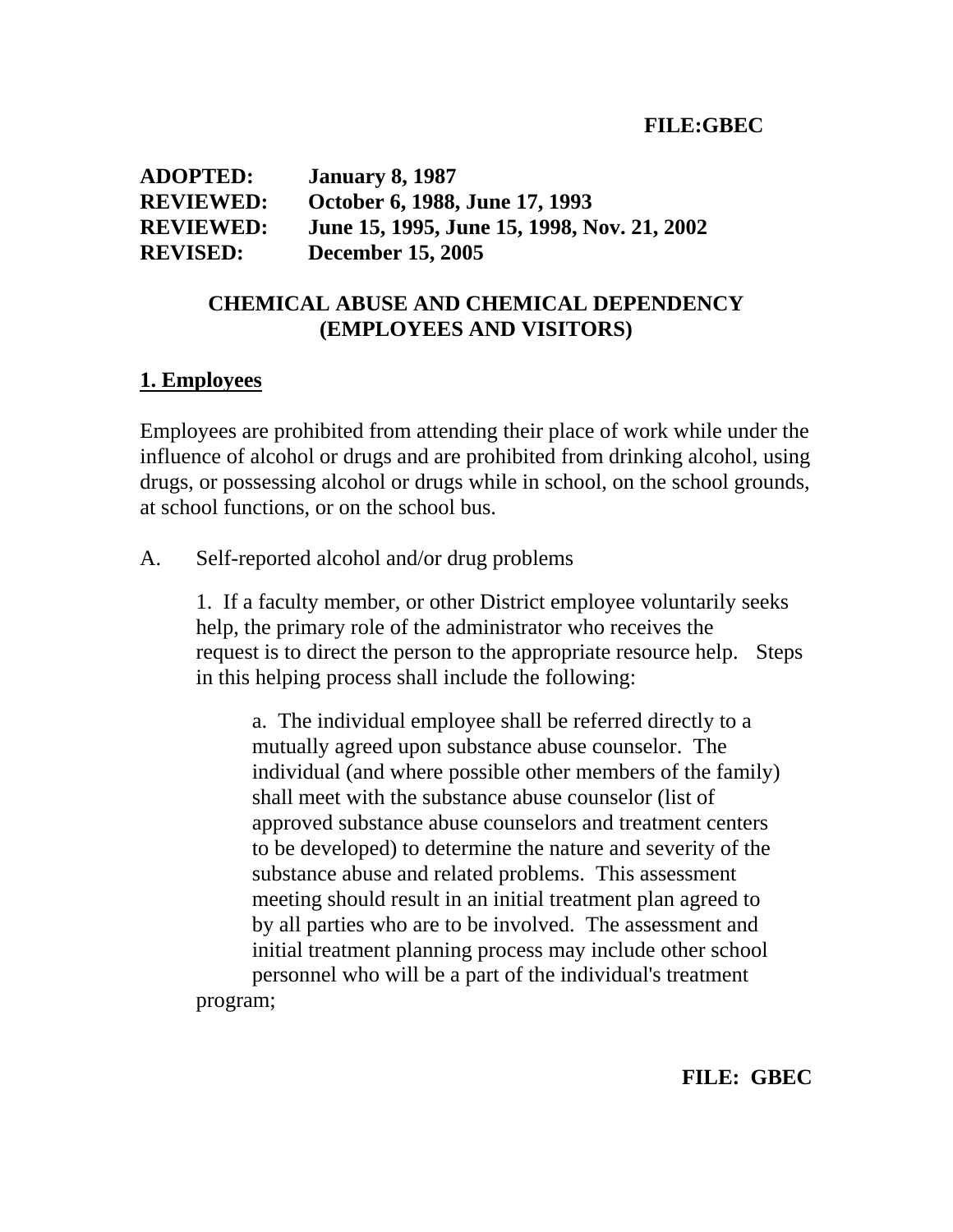b. Treatment may involve one or more of the following services:

- 1) Support groups (A.A., Alanon, ACOA, NA, CA);
- 2) Individual and/or family counseling;
- 3) Outpatient treatment; and/or
- 4) Residential treatment;

 c. Where necessary, the District shall develop a relationship with outside agencies that can provide such services and will facilitate the contact and arrangement of services between the individual and the service agency.

 2. MSAD #54 shall work cooperatively with employees who readily admit they have a substance abuse problem and willingly commit themselves to treatment. After the individual enters treatment and so long as s/he continues to make progress with the treatment plan, every effort will be made to support the individual.

## B. Suspected or confirmed substance use and/or abuse

 1. In a situation whereby substance use and/or abuse by an individual is reported to the school, but there has been no breach of school policy, school officials may refer the individual to an outside agency. The school will not be directly involved in follow up at this stage.

2. If the situation involves a violation of school policy or affects the performance of the individual at his or her job in the District, school officials shall attempt to find out as many facts as possible to verify the nature and severity of the problem and/or violation. Verification of substance use and/or abuse shall lead to the following steps:

 a. An employee who appears on the job with the physical signs of intoxication shall be transported to a safe environment immediately by his or her appropriate supervisor or designee. Such an incident will result in disciplinary action i.e., oral reprimand, written reprimand, suspension without pay;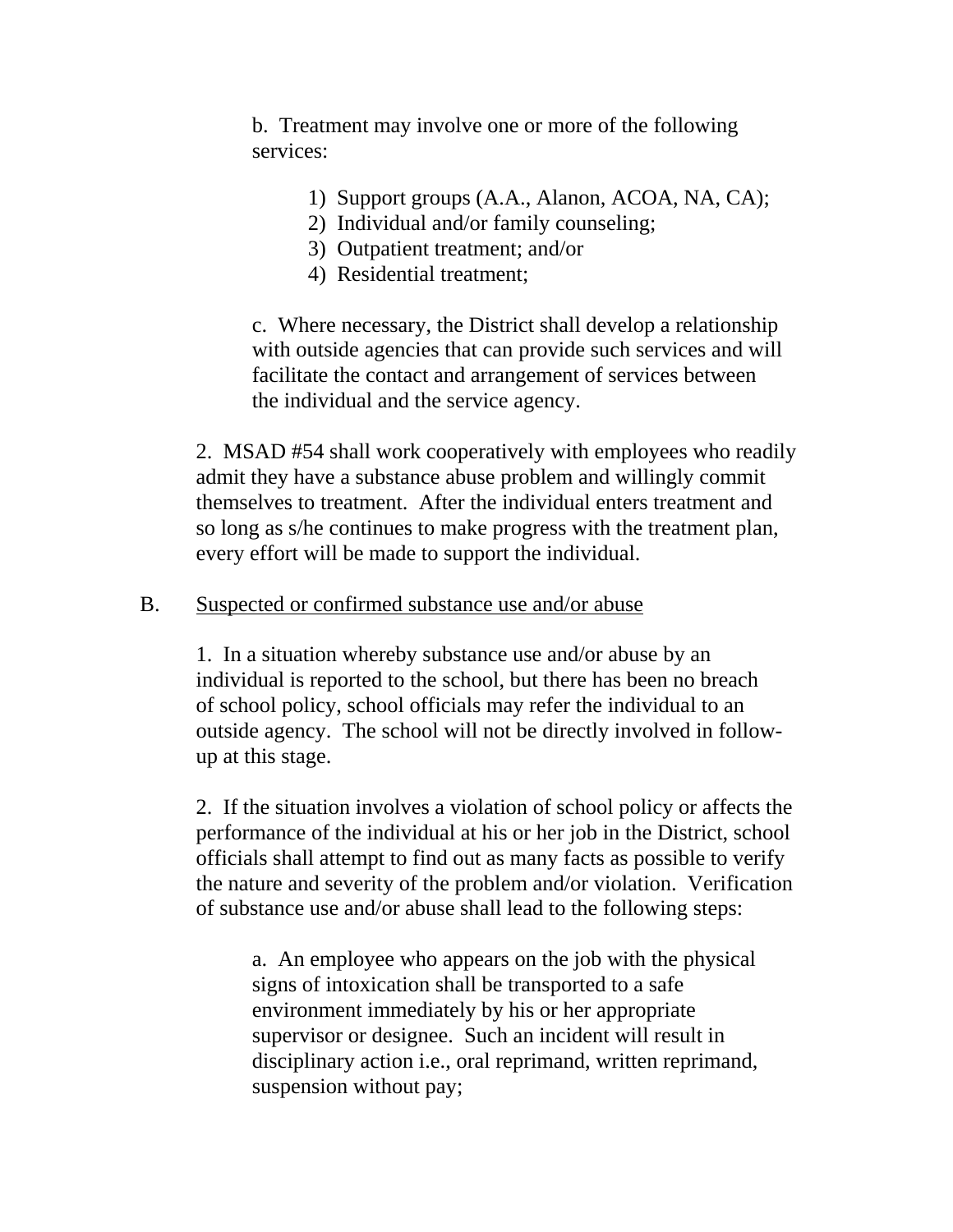b. If, upon returning to the job, the individual with a substance use or abuse problem willingly discusses the nature and extent of the problem and agrees to seek appropriate treatment, then the appropriate school officials shall proceed according to the policy outlined under self reported alcohol and/or drug problems; and

 c. If, upon returning to work, the employee denies any problem or any responsibility for substance use and/or abuse, then the appropriate officials for MSAD #54 shall initiate proceedings according to the following policy:

> 1) The employee shall receive written notice to appear before the Superintendent with the reasons for the meeting outlined in the letter. The employee has a right to be represented by the Association or the Union and by legal counsel; and

2) If it is determined that the employee's substance use and/or abuse places children's safety and/or educational welfare in jeopardy, the employee will be suspended pending a hearing with the Board. After hearing the case, the Board may dismiss or reinstate the employee.

# 2. **Faculty/Staff and Visitor Administrative Procedure on Tobacco Use**

The school board of MSAD#54 prohibits tobacco in school buildings, on school grounds, on school buses and at school-sponsored functions at all times by all persons. Violation of this policy will be considered a serious offense.

Appropriate disciplinary action will be taken in respect to employees who violate the policy. Action will include the following steps:

#### **FILE: GBEC**